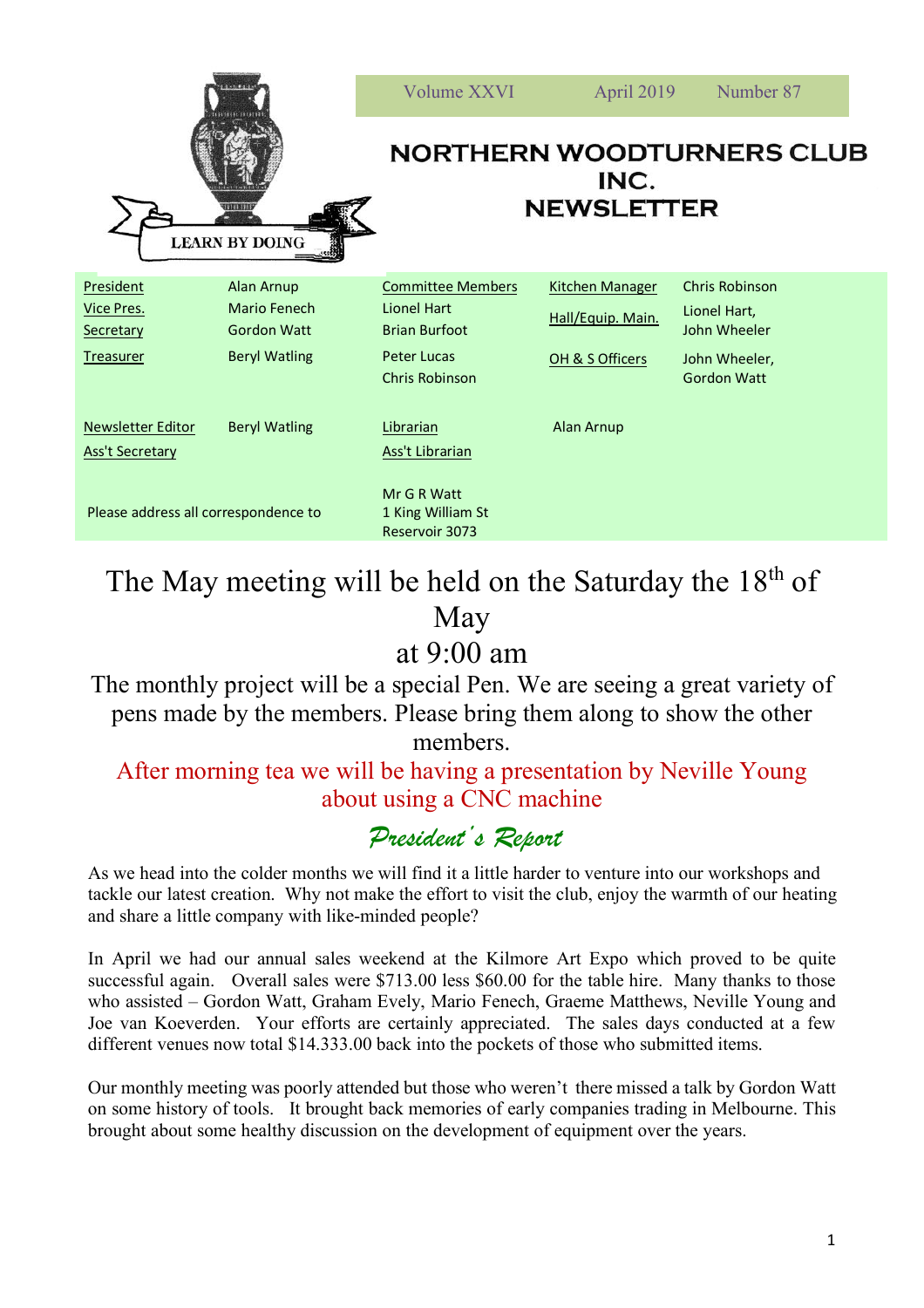It was good to see Keith Binch and Beryl Watling back at the club after a few health problems and to find John Wheeler back on deck after a short stay in hospital. Tod Raliceski hopes to return soon following a problem with his leg.

Entries close on May 13th for the annual AWTEX competition so please submit your entries, sit back and await the results. We have some excellent turners who can assist with information.

In a few weeks we will have our Annual General Meeting. Please consider accepting nomination for any position.

If you have any ideas for a monthly speaker/demonstrator please approach any committee member where your idea can be discussed.

Just a friendly reminder – workshop equipment/tools are not to be removed from the premises or taken on loan. We have three workshop sessions each week and it is imperative that members have access each session and not have to wait until the items are returned.

Many thanks to those who are assisting our newer members in their woodturning pursuits. It is great to see the progress and enthusiasm of our newcomers and trust they go on to become teachers in their own right in years to come.

Regards.

Alan Woodturning Magazine **The April Issue has some interesting articles on various topics. Making a Solitaire Board. Using leather work to make the best of a crack in a timber blank. A different take on making and Owl with the plans in the magazine. There are articles on both bowls and various box designs.**

#### SAFETY TIP

To ensure all members can come into a safe clubroom please check the machine you are using before you start and again when finished so that it is safe for the next person who uses it some other time of the week.

Check that the guards, tool rests, the knock out bar, Chuck keys, spindle locks, the bandsaw is adjusted correctly and all are safe.

The speed setting of the machine should be checked before switch anything on!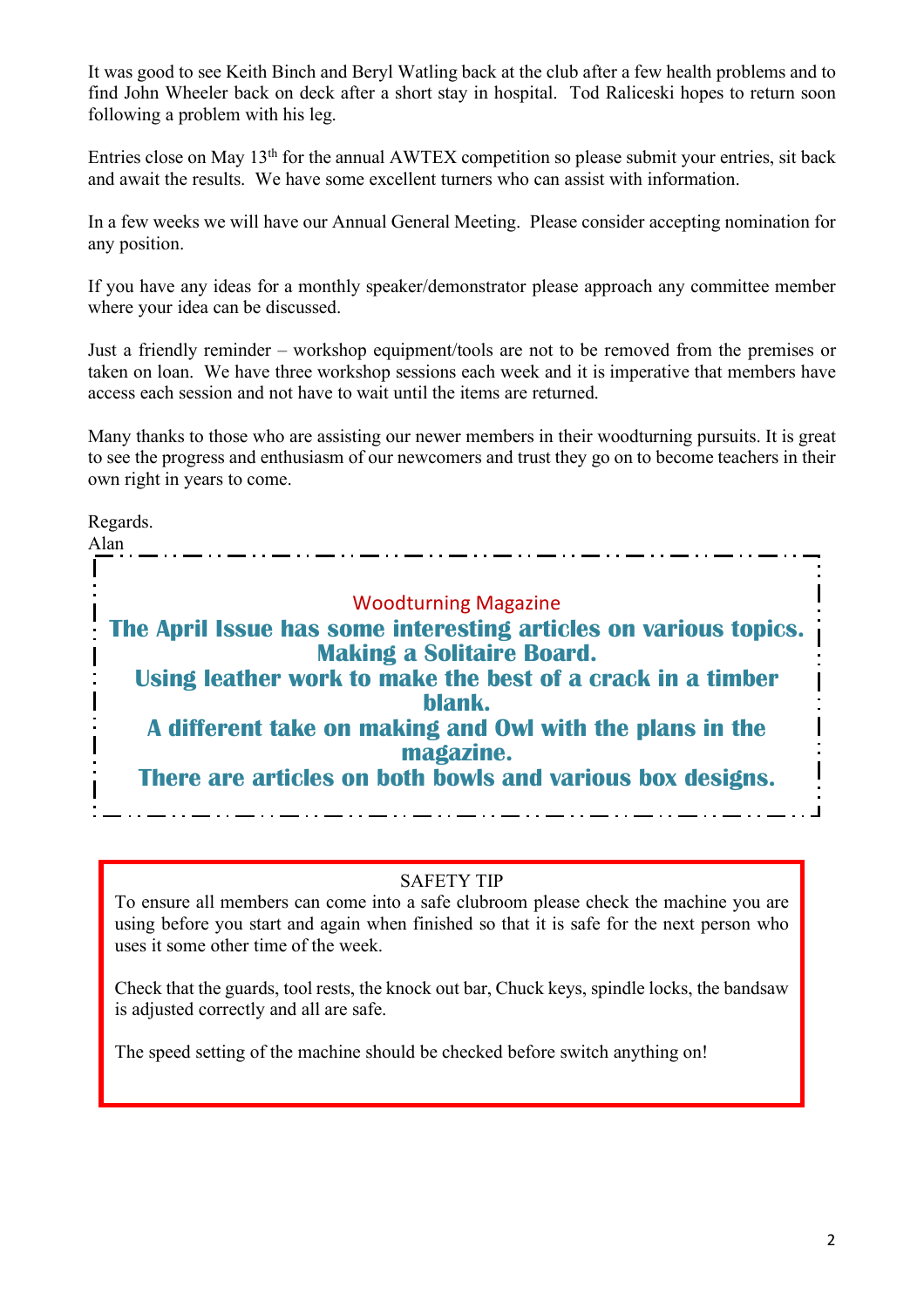### *Black and Decker Workmate*

How many of us have a genuine Black & Decker workmate? I was repairing mine recently. I probably have had it about 35 years. I was looking on YouTube and Google. Some people collect them. One collector has recorded 34 different designs.

The inventor, Ron Hickman came up with the idea after a bad experience cutting timber on a piece of furniture that he damaged. He came up with the design in wood and steel. He tried to convince companies to market it under license. They were not interested.

The Stanley tool company told him the device would sell in dozens rather than hundreds. Other companies told him the design would not sell at a reasonable price. It has since sold 30 million units around the world. After

theses rejections he started selling them at trade shows and other venues himself. In 1973 Black and Decker expressed an interest in the workmate and they went on sale the following year. Ron Hickman received a royalty of about 50 pence for each item sold.

Ron Hickman was born in South Africa and moved to England and worked as a music publisher. From 1954 he worked for Ford at Dagenham, first as a clay modeler and later helped style the 105E Ford Anglia.

In the 1960's he became the director of Lotus engineering and designing the Lotus Europa, Lotus Élan and the Lotus plus 2 and part of the Lotus GT40 bid. He left Lotus Engineering in 1967. Lotus cars have appeared in James Bond movies.







Alan Arnup has made this solar calculator using Camphor Laurel and he has finished it with Shellawax.

 *Show N Tell*



Lionel Hart has made this marble lifter from Pine. It kept many members amused for some time.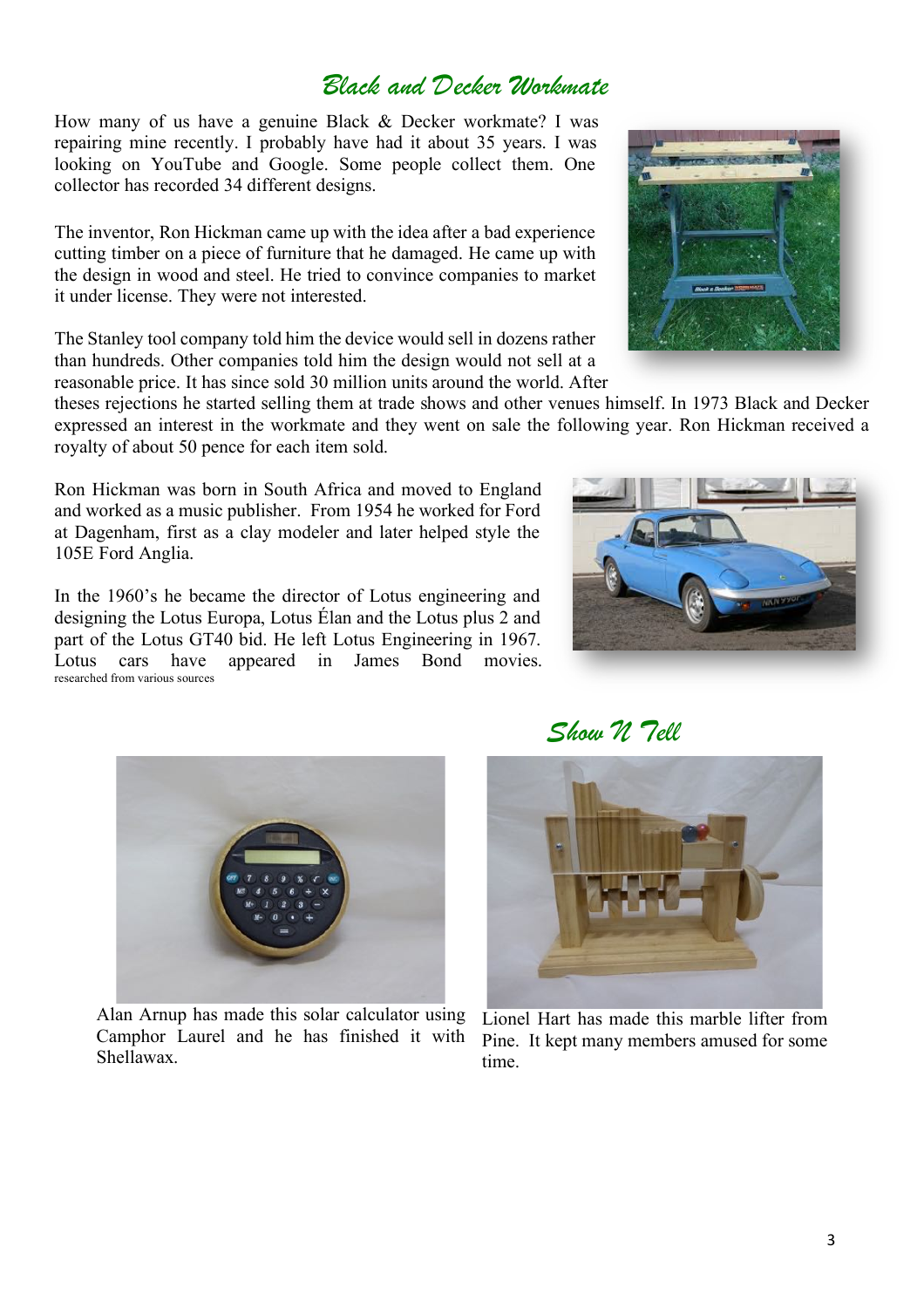

Chris Robinson has made this shallow bowl from American Oak and he has finished it with Shellawax.



Peter Lucas has adapted an old legend and created a new Patron Friend of Woodturners, Chipivilus.



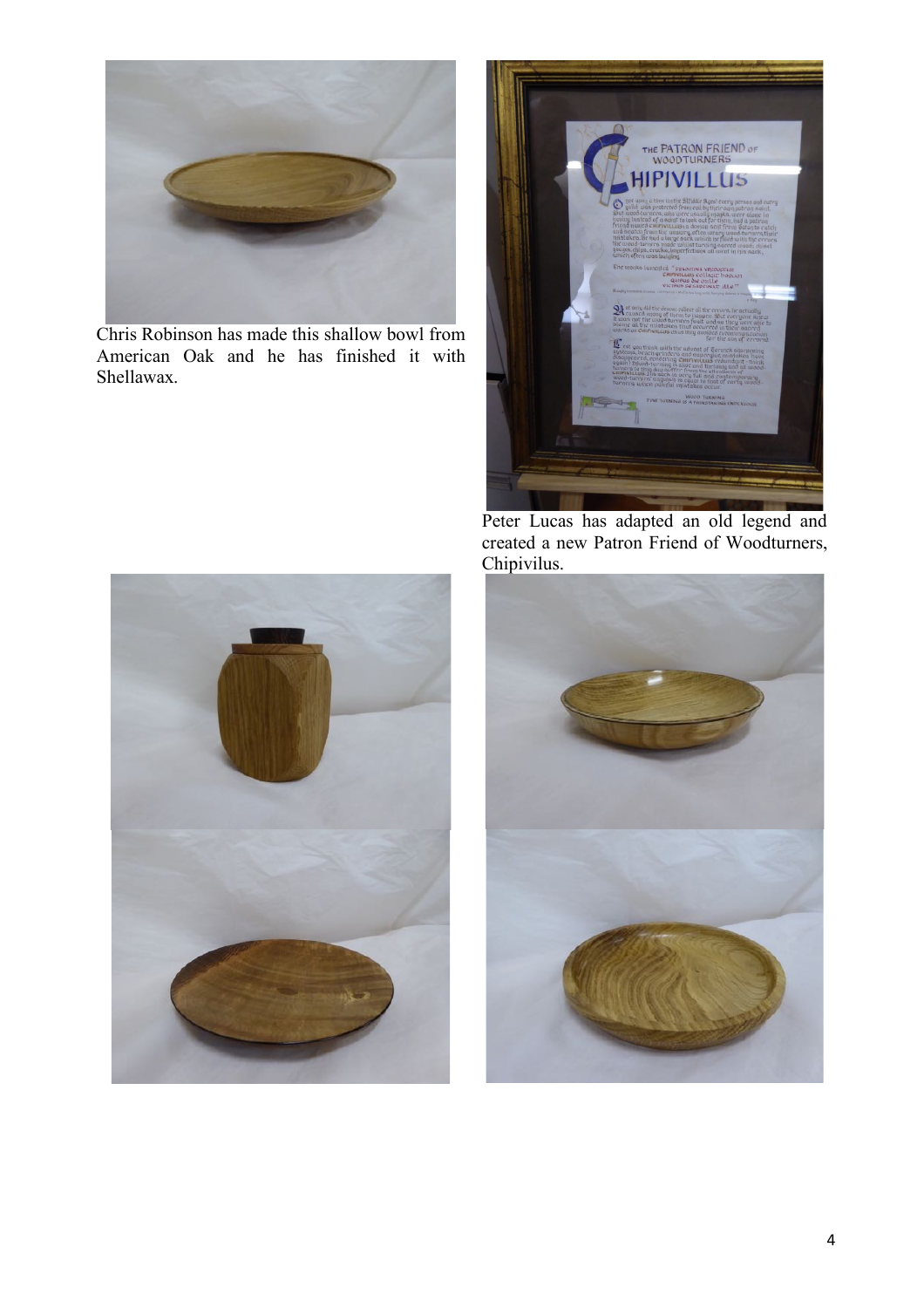



Joe Van Koeverde. n has made the 7 items above. The first is a lidded box from various timbers and finished with Livos Oil. The next 2 plates are made using Tiger Myrtle and finished with Glow.

The next 3 bowls are Oak and finished with Glow.

The last is a platter/shallow bowl made from Fiddleback Red Gum and finished with Livos Oil. It was turned outboard and required some ingenuity to reverse the mounting accurately.

# *Calendar for 2018-2019*

- $14<sup>th</sup> 16<sup>th</sup>$  June The Australian Woodturning Exhibition. Kingston Town Hall.
- $19<sup>th</sup> 21<sup>st</sup>$  July Forest Edge. Fully catered, booking essential.
- 23<sup>rd</sup> -25<sup>th</sup> August Timber, Tools & Artisan Show. At Melbourne Show Grounds, Ascot Vale.
- $13<sup>th</sup> 15<sup>th</sup>$  September Phillip Island weekend. Fully catered, booking essential.
- $21<sup>st</sup> 22<sup>nd</sup>$  September Ballarat Woodworkers show.
- $26<sup>th</sup> 27<sup>th</sup>$  October Goulburn Valley woodworkers show. This year will be held at the Macintosh Pavilion, Shepparton Showgrounds.
- 9<sup>th</sup>, 10<sup>th</sup> November Eltham Woodworkers Exhibition.

The calendar is subject to change as needed.

### *Session Times*

Our weekly hands on session times are:

Tuesday, 7:00 - 10:00 pm Wednesday, 8:00 am – Noon Thursday, 7:00 – 10:00 pm

Monthly Meeting on the third Saturday of the Month, 9:00 am, Except December